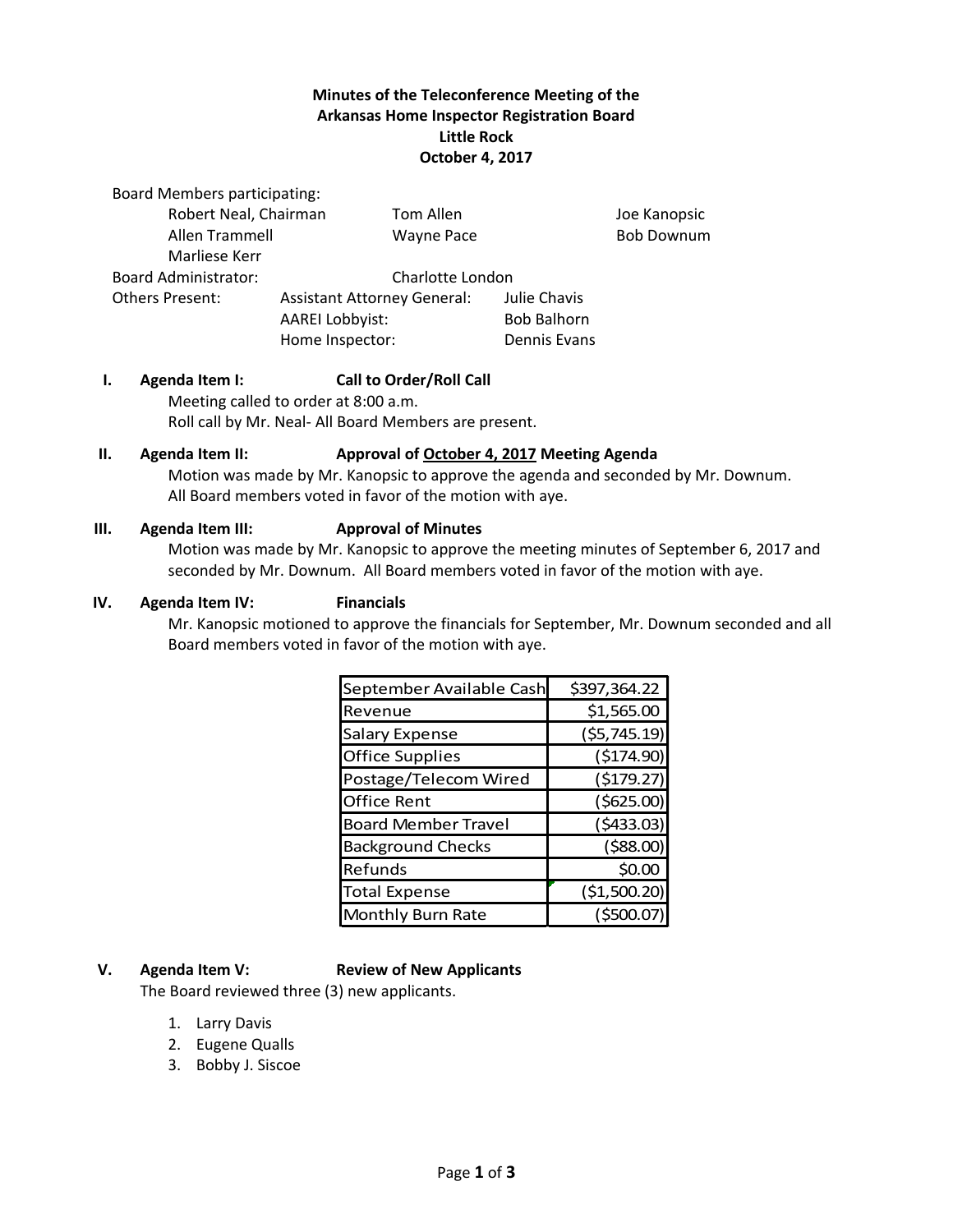Mr. Kanopsic made a motion to approve all three applicants contingent upon applicant #1, Larry Davis providing a revised Certificate of Insurance with his agent's signature. Mr. Trammell seconded and all Board members voted in favor of the motion to approve the applicants with aye.

## **VI. Agenda Item VI Status of Complaints**

# **1. OLD COMPLAINTS**

- *a.* Kyndal & John Wiles vs Ron Allen, HI-1583 *(Initial Complaint received November, 2016; 2/2/2017-Notification letter mailed to Home Inspector; Mr. Allen responded by email on 2/11/2017)* Mr. Neal said he had visited the Wiles property and noticed that the Home Inspector had missed documenting some subfloor damage and the crawlspace was not fully accessible.
- *b.* Justin Hall *(Engineer who is not a registered home inspector in Arkansas, but has advertised that he does home inspections)* Ms. Chavis said this is an on-going complaint and she is still working to resolve it.
- *c.* John Williams, HI-1581 *(Currently on Inactive Status)* –Ms. Chavis said she has received all of the Consent Agreements from Mr. Curry, the attorney for Mr. Williams. She also received a phone call from one of the complainants, Mr. Ogburn, and he indicated that he was withdrawing his complaint. Ms. Chavis said that this should resolve all of the complaints against Mr. Williams and recommended that the Board move toward closing each complaint.
- *d.* Deborah Starr vs Curtis Gordon (Not Registered) *(June, 2017) Notification to Mr. Gordon mailed 9/22/2017*
- *e.* Vicki Stephenson vs Nate Wilson, HI-1798 *(June, 2017) Notification to HI mailed 6/19/2017, Response from HI received 6/28/2017*
- *f.* Cindy Conrade vs Grant Colclasure (Not Registered) *(July, 2017) Notification to HI mailed 8/15/2017, Letter was returned, 2nd Notification mailed 8/31/2017*
- *g.* Alton Darty, HI-1496 vs Billy Howard Young, Jr. (Not Registered)
- *h.* Richard Kaegi vs Tim Hennelly, HI-1179 *(August, 2017) Notification to HI mailed 9/19/2017, Response from HI received by email dated 9/26/2017*
- *i.* Sharon Zeringue vs Robert Bedford, HI-1143 *(August, 2017) Notification to HI mailed 9/12/2017, Response from HI received 10/2/2017*

Mr. Neal advised the Board that the investigations involving three (3) previously reviewed complaints concerning Mr. Williams, Mr. Mobley and Mr. Hoffman have been completed and should be closed. Mr. Allen made a motion to approve closing the complaints and notifying the parties of the Board's findings. Mr. Pace seconded and all Board members voted in favor of the motion with aye.

# **2. NEW COMPLAINTS**

- a. Brian McGee vs Archie Van Gorder (Not Registered) *Notification to Mr. Van Gorder mailed 9/19/2017, Letter was returned, 2nd Notification mailed 9/22/2017*
- **VII. Agenda Item VII Continuing Education/Pre-Registration Courses** Tabled until the November meeting

#### **VIII. Agenda Item VIII New Business**

Tabled until the November meeting